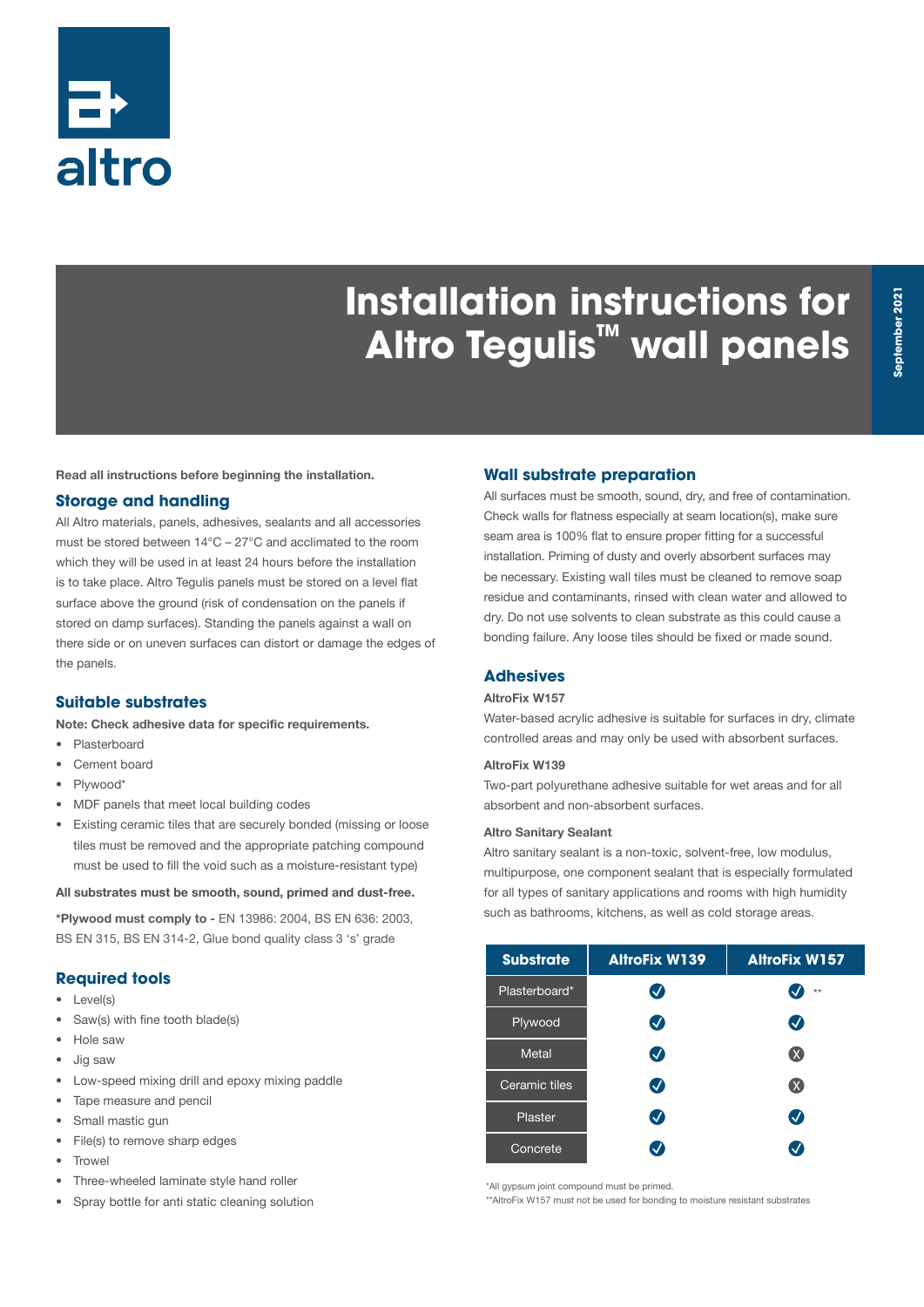#### Recommend trowels

Only use approved adhesives and trowels recommended by Altro. Consult adhesive label for additional information. A 3mm x 3mm square notched trowel is recommended for use with AltroFix W157 and a 5mm x 5mm square notched trowel is recommended for use with AltroFix W139.

# **Half-lap joining method**

Note: Altro Tegulis half-lap panels are suitable for both wet and dry environments. AltroFix W139 must be utilised in wet environments regardless of the substrate.

For wet areas only: Internal corners: apply a 2mm bead of Altro sanitary sealant to the substrate vertically on both sides where the sheets meet in the corner before placing the wall sheets. After installation, apply a bead of colour coordinated Altro sanitary sealant in the corner to cover the join.



- 1. In pencil, apply a datum/level line horizontally on the substrate, this will help when measuring for cutting and aligning the panels to match up the grout lines. Mark the protective film of the panels with the same datum line measurement that corresponds with the line you drew on the substrate. This will aid in matching up to the datum line on the substrate during installation.
- 2. Start with the bottom panel of the back wall, measure, cut and dry fit. Leave a (2mm) gap at perimeter edges, penetrations and abutments to allow for expansion of the panels.
- 3. Cut and dry fit the top panel and check alignment with bottom panel. Leave a (2mm) gap at perimeter edges, penetrations and abutments to allow for expansion of the panels.
- 4. Clean the back of the panels to remove dust and contaminants.
- 5. If using AltroFix W139 two-part adhesive, careful planning must take place and both top and bottom panels must be cleaned and ready to be installed simultaneously, as the working time of AltroFix W139 is approximately 30 minutes once it is mixed.
- 6. Apply appropriate adhesive on the back of the panel keeping adhesive 12mm maximum away from the edges, in this 12mm gap apply a bead of sealant to the perimeter of the sheet. Adhesive selection and trowel notch has been determined by substrate and environmental conditions of the application.
- 7. Install bottom panel ensuring it is aligned with the pre-established datum/level line. Once in place, use a three-wheeled laminate roller ensuring 100% transfer of adhesive to the substrate.
- 8. Apply a 2mm bead of Altro sanitary sealant to the half lap joint locations of the installed bottom panel. The Altro sanitary sealant must be applied above the visible seam so as not to seep out on to the surface of the panels.
- 9. Apply adhesive to the back of the top panel.
- 10. Align the top panel to the bottom panel by initially holding the top panel with a slight angle away from the substrate. Place seam edge onto the bottom panel seam avoiding the Altro sanitary sealant. Once in place gently bring the top panel towards the substrate, press home ensuring the seam edges of both panels are tight and no adhesive seeps through.
- 11. Using a three-wheeled hand roller, roll the panel in both directions to ensure proper transfer is made to the substrate. Immediately clean up any excess adhesive using Desolvit wipes.
- 12. For the sidewalls, measure and cut while using the datum line to ensure the grout lines match up. Dry fit each panel to check for fit and alignment. Remember to leave a 2mm gap around the perimeter, penetrations and abutments to allow for expansion.
- 13. Again, have both side panels cleaned and ready to install simultaneously when working with AltroFix W139 two-part adhesive.
- 14. Follow the above instructions for installing the side panels.
- 15. Once all the panels have been installed apply a bead of Altro sanitary sealant along the inside corners, abutments, penetrations and any exposed edges.
- 16. If required for the side panels, there are the options of a two-part start and edge trim A833 or the one-part start and edge trim G833.

# **Interlocking joining method**

Note: Altro Tegulis interlocking joining panels are not recommended for wet environments.

- 1. Predetermine the best layout to minimize waste and best location(s) for interlocking seams.
- 2. In pencil, apply a datum/level line horizontally on the substrate; this will help when measuring for cutting and aligning the panels to match up the grout lines. Mark the protective film of the panels with the same datum line measurement that corresponds with the line you drew on the substrate. This will aid in matching up to the datum line on the substrate during installation.
- 3. Start by measuring the first panel using the datum line as a reference for cutting around penetrations, abutments and overall length of panel(s). Cut panels, and a best practice is always dry fit the panels and make adjustments if necessary before applying adhesive to the back of the panels. Leave a 2mm gap around the perimeter and around all cut-outs to allow for the expansion of panels.